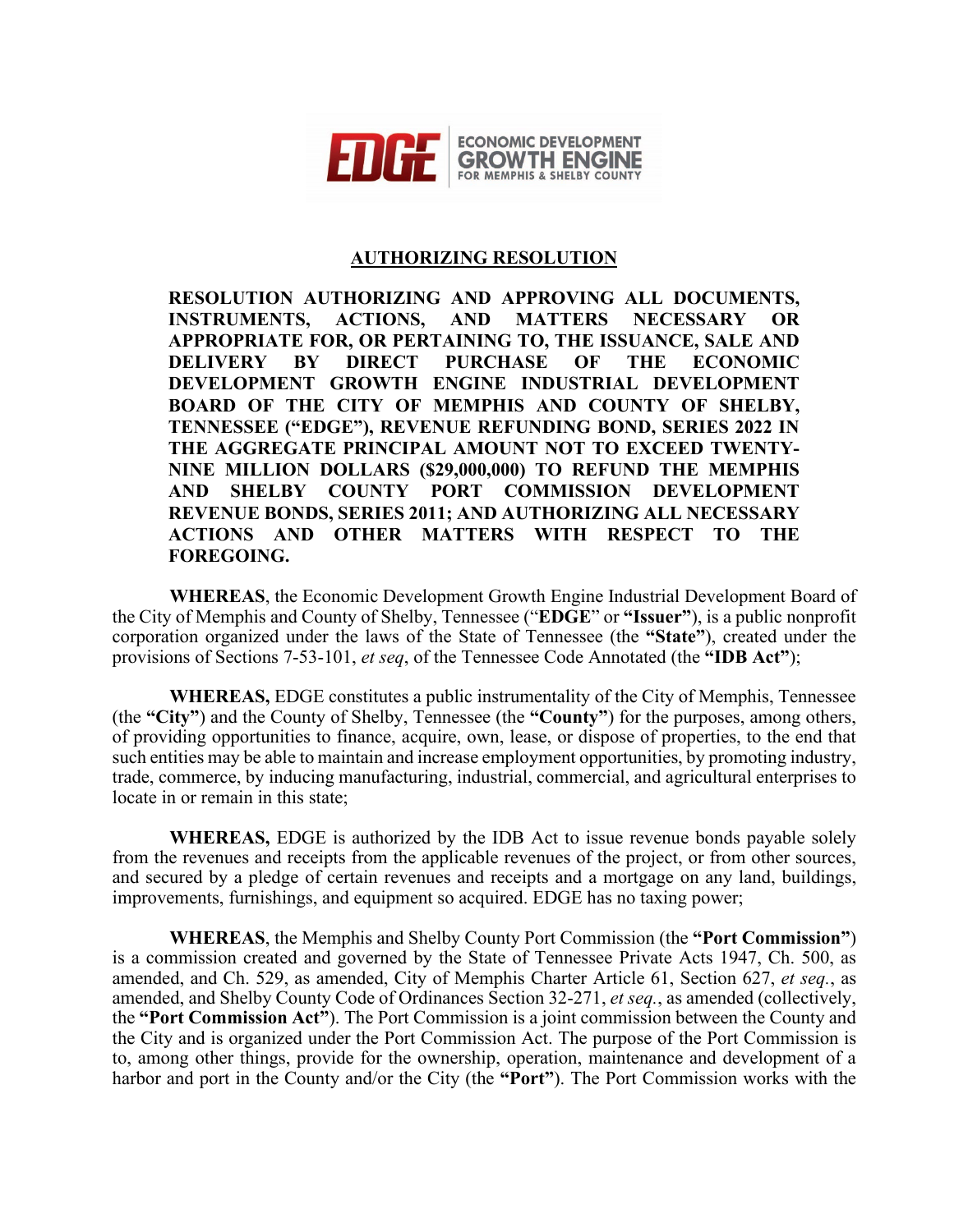federal government for the provision of a more modern harbor and encourages developments on the Mississippi River;

**WHEREAS,** the IDB Act and the Port Commission Act shall be collectively referred to herein as the **"Act"**;

**WHEREAS**, the Port Commission issued its Memphis and Shelby County Port Commission Development Revenue Bonds, Series 2011 in the aggregate principal amount of \$40,795,000 (the **"Series 2011 Bonds"**);

**WHEREAS,** the Series 2011 Bonds are not general obligations of the Port Commission, the County, the City or the State but are special and limited revenue obligations payable solely from the revenues and receipts described in the Indenture by and between the Memphis and Shelby County Port Commission and Regions Bank, as trustee (the **"Trustee"**), dated as of August 15, 2011 (the **"2011 Indenture"**, as supplemented by the First Supplemental Indenture dated as of June 1, 2022 (the "First Supplemental Indenture, together with the 2011 Indenture, shall be collectively referred to herein as the **"Indenture"**) which revenues and receipts are a part of the Trust Estate (defined in the Indenture), and specifically pledged to such purpose in the manner and to the extent provided in the Indenture. Neither the State nor any political subdivision thereof, including the County and the City, shall be obligated to pay the principal of or interest on the Series 2011 Bonds or other costs incident thereto except from the Trust Estate or other security pledged therefor, and neither the faith and credit nor the taxing power of the State or any political subdivision thereof, including the County and the City, is pledged to the payment of the principal of or interest on the Series 2011 Bonds or other costs incident thereto. The Port Commission has no taxing power;

**WHEREAS,** the Series 2011 Bonds are secured by an assignment and pledge of the Trust Estate granted under the 2011 Indenture consisting primarily of (i) all right, title and interest of the Port Commission in and to the Revenues (defined herein), (ii) all right, title and interest of the Port Commission in and to that certain Interlocal Agreement Relating to the Financing of the Electrolux Home Products, Inc. Project Proposed to be Financed by the Memphis and Shelby County Port Commission dated as of July 29, 2011 (the **"Interlocal Agreement"**) by and among the County, the City and the Port Commission, (iii) all profits, income and other sums due and to become due under and pursuant to any of the foregoing, and (iv) all moneys and securities in any one of the funds or accounts established under the 2011 Indenture (other than the Rebate Fund). **"Revenues"** means all moneys, including earnings on moneys, received by the Port Commission or the Trustee from the following sources: (i) payments by the County and the City under the Interlocal Agreement; (ii) investment earnings on moneys on deposit in the various funds and accounts created and established by the 2011 Indenture, which by the terms and provisions of the 2011 Indenture are required or permitted to be deposited into the Revenue Fund; and (iii) all other moneys deposited into the Revenue Fund which may be used to pay debt service on the Series 2011 Bonds;

**WHEREAS,** it is further a purpose of EDGE to increase the efficiency, effectiveness and impact of existing programs by leading and coordinating Port Commission programs and EDGE now serves as Issuer of all Port Commission financings, including outstanding bonds seeking to be refunded, as well as new debt issuances;

**WHEREAS,** the performance of EDGE shall be deemed Port Commission performance and for additional clarity the performance by EDGE of the Port Commission's obligations under the Indenture shall be deemed to be and shall satisfy the requirements for the performance by the Port Commission of its duties under the Indenture and to the extent legally permitted, EDGE shall be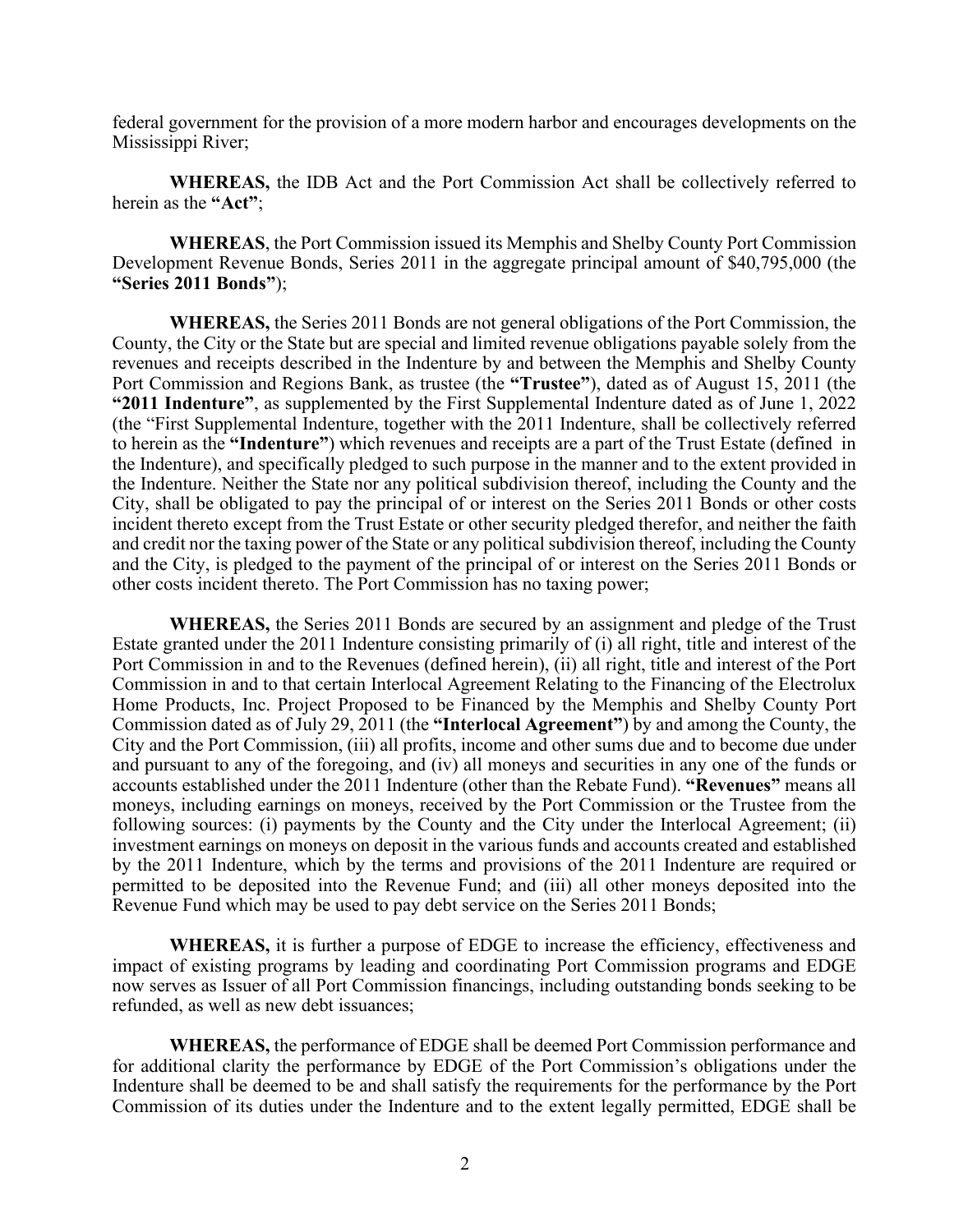substituted for and stand in the place of the Port Commission with respect to the requirements precedent to the issuance of the Series 2022 Bond as Additional Bonds under the Indenture. By the EDGE Board of Directors approval of the Supplemental Indenture, Authorizing Resolution and related financing documents EDGE acknowledges and accepts the performance of the Port Commission duties by EDGE with respect to the Series 2022 Bond, and further acknowledges no further action or consent shall be required from or by the Port Commission.

**WHEREAS**, it is proposed that EDGE will issue its Revenue Refunding Bond, Series 2022 (the **"Series 2022 Bond"**) in an aggregate principal amount not to exceed Twenty-Nine Million Dollars (\$29,000,000) and utilize the proceeds of the Series 2022 Bond for the purposes of (i) refunding the Series 2011 Bonds, on a current basis, to achieve debt service savings and (ii) paying certain costs incurred in connection with the issuance of the Series 2022 Bond;

**WHEREAS,** the issuance of the Series 2022 Bond is authorized by this Authorizing Resolution and the Indenture;

**WHEREAS,** the Series 2022 Bond shall be a limited obligation of the Issuer payable solely from and secured by an assignment and pledge of the Trust Estate granted under the Indenture consisting primarily of (i) all right, title and interest of the Port Commission in and to the Revenues, (ii) all right, title and interest of EDGE in and to that certain Amended Interlocal Agreement (the **"Amended Interlocal Agreement"**), (iii) all profits, income and other sums due and to become due under and pursuant to any of the foregoing, and (iv) all moneys and securities in any one of the funds or accounts established under the Indenture (other than the Rebate Fund). The Issuer has no taxing power;

**WHEREAS,** under the Amended Interlocal Agreement, the County and the City, pursuant to the provisions of the Act, pledged to timely appropriate from legally available non-ad valorem revenues sufficient moneys to pay scheduled debt service on the Series 2011 Bonds, has now been amended to pledge their timely appropriate from legally available non-ad valorem revenues sufficient moneys to pay scheduled debt service on the Series 2022 Bond. Also under the Amended Interlocal Agreement, the County and the City have agreed to pay the costs of administration of the Series 2022 Bond, including fees and expenses of the Trustee and Paying Agent.

**WHEREAS,** the obligation of the County and the City to support the payment of debt service on the Series 2022 Bond shall be apportioned on the following basis: 50% from the County, and 50% from the City, and shall not be a joint obligation. The maximum amount of the County's or the City's support obligation, respectively, under the Amended Interlocal Agreement is the debt service on not to exceed \$22,000,000 of the principal amount of the bonds. **The obligation to support the payment of debt service on the Series 2022 Bond is not a general obligation of the County or the City;**

**WHEREAS,** the Series 2022 Bond and the interest thereon does not now and shall never constitute a charge against the general credit or taxing power of the Issuer, the State or any political subdivision thereof including, without limitation, the City and the County and the Series 2022 Bond and the interest thereon does not now and shall never constitute a debt of the State or any political subdivision thereof, including, without limitation, the City and the County, within the meaning of any constitutional or statutory provision whatsoever; neither the State nor any political subdivision thereof including, without limitation, the City and the County, shall in any event be liable for the payment of the principal of, premium, if any, or interest on the Series 2022 Bond or for the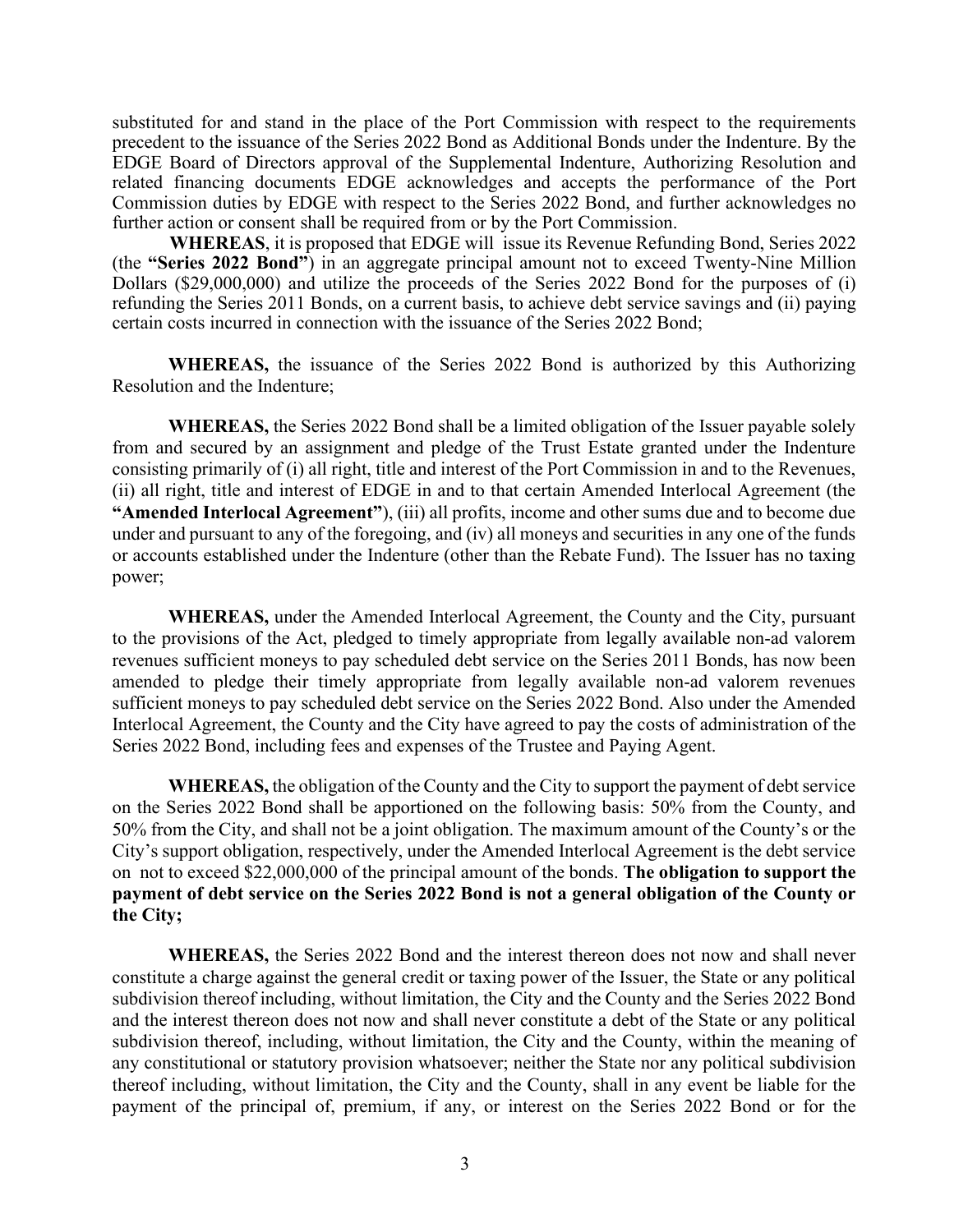performance of any pledge, mortgage, obligation or agreement of any kind whatsoever that may be undertaken by the Issuer (except to the extent that the City and the County is obligated under the Amended Interlocal Agreement); no breach by the Issuer of any such pledge, mortgage, obligation or agreement shall impose any liability, pecuniary or otherwise, upon the State or any political subdivision thereof including, without limitation, the City and the County, or any charge upon their general credit or taxing power;

**WHEREAS**, the Issuer hereby determines that the issuance of the Series 2022 Bond for the above stated purposes, will be in accordance with the provisions, and will further the purposes and the policies of the Act;

**WHEREAS,** entering into the Issuer Documents (defined herein) for the purposes described herein is in furtherance of the public purposes of EDGE and the Port Commission and complies with the provisions of the Act;

**WHEREAS**, in order to refund the Series 2011 Bonds and carry out the foregoing, the Issuer will enter into a Refunding Trust Agreement (the **"Refunding Trust Agreement"**) dated as of June

\_\_\_, 2022, by and between the Issuer and Regions Bank, as Refunding Trustee (the **"Refunding Trustee"**);

**WHEREAS**, the Issuer has proposed that the Series 2022 Bond be sold to \_\_\_\_\_\_\_\_\_\_\_\_\_\_\_\_\_\_\_\_\_\_ (the **"Purchaser"**), under the terms of a Bond Purchase Agreement to be dated as of the date of issuance and delivery of the Series 2022 Bond (the **"Bond Purchase Agreement"**);

**WHEREAS**, it is proposed that in order to accomplish the issuance, sale and delivery of the Series 2022 Bond and properly to secure the payment of the principal thereof, redemption premium (if any) and interest thereon, the Issuer should authorize the issuance and sale of the Series 2022 Bond and the execution and delivery of the documents referred to in this Authorizing Resolution;

**WHEREAS**, in consideration for the Purchaser's purchase of the Series 2022 Bond, and as further security for the payment of the principal and the interest on the Series 2022 Bond, the Issuer will assign to the Bond Trustee, pursuant to the Indenture, all of the right, title, and interest of the Issuer (except only certain rights of the Issuer as specified in the Indenture);

**WHEREAS**, the following documents have been presented to the Issuer for approval in connection with the issuance, sale, and delivery of the Series 2022 Bond (collectively, the "Issuer Documents"):

- (1) The proposed form of the First Supplemental Trust Indenture;
- (2) The proposed form of the Series 2022 Bond;
- (3) The proposed form of the Bond Purchase Agreement;
- (4) The proposed form of the Refunding Trust Agreement; and
- (5) The proposed form of the Amended Interlocal Agreement.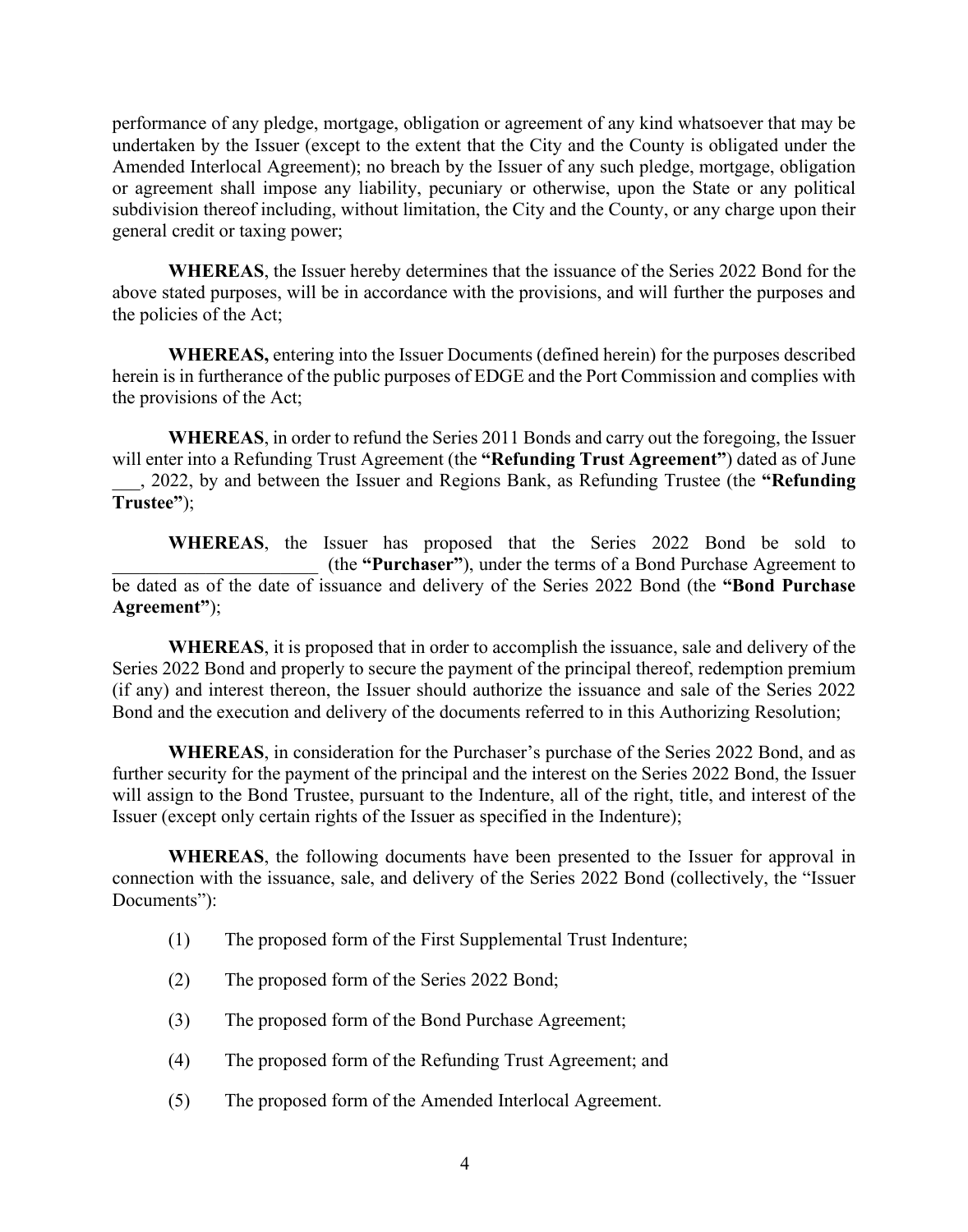**WHEREAS**, it appears to the Issuer that all of the Issuer Documents are in substantially final form and that the execution, delivery, and implementation thereof, and the execution, issuance, and delivery of the Series 2022 Bond, will facilitate and further the purposes of the Act.

## **NOW, THEREFORE, BE IT RESOLVED BY THE BOARD OF DIRECTORS OF EDGE AS FOLLOWS:**

**Section 1. Findings with Respect to the Series 2022 Bond**. The Issuer hereby finds that the issuance of the Series 2022 Bond will contribute to the economic development activities of the City and the County in furtherance of the Act.

**Section 2. Authorization of the Issuance of the Series 2022 Bond**. Under and pursuant to the provisions of the Act, the Issuer hereby authorizes the execution, issuance, direct sale and placement, and delivery of the Series 2022 Bond to the Purchaser in consideration of payment therefor in accordance with the provisions of the Bond Purchase Agreement, the proceeds of the sale thereof to be used for the purposes specified in the preamble hereto.

**Section 3. Approval of the First Supplemental Trust Indenture**. The form, content, and provisions of the First Supplemental Trust Indenture, as presented in this meeting of the Board of Directors of the Issuer, are in all particulars approved, and the President and Chief Executive Officer, Chairman and Vice Chairman, or any of them, and the Secretary are hereby authorized, empowered, and directed to execute, acknowledge, and deliver said First Supplemental Trust Indenture in the name, and on behalf, of the Issuer.

The First Supplemental Trust Indenture is to be in substantially the form now before this meeting of the Board of Directors of the Issuer, or with such insertions and revisions therein as shall be approved by the officers of the Issuer executing the same, their execution thereof to constitute conclusive evidence of their approval of any and all such insertions and revisions. The officers of the Issuer are hereby authorized, empowered, and directed, from and after the execution and delivery of the First Supplemental Trust Indenture, to do all acts and things, and execute all documents, as may be necessary or convenient to carry out, and comply with, the provisions of said First Supplemental Trust Indenture, as executed and delivered.

**Section 4. Approval of the Series 2022 Bond**. The form, content, and provisions of the Series 2022 Bond, as presented in this meeting of the Board of Directors of the Issuer, subject to appropriate insertions and revisions, are in all particulars hereby approved, and the President and Chief Executive Officer, Chairman and Vice Chairman, or any of them, and the Secretary are hereby authorized, empowered, and directed to execute, attest, and deliver to the Purchaser, the Series 2022 Bond in consideration of payment therefor in the name and on behalf of the Issuer, such Series 2022 Bond to be in substantially the form now before this meeting of the Board of Directors of the Issuer, or with such insertions and revisions therein as shall be approved by the officers of the Issuer executing the same, their execution thereof to constitute conclusive evidence of their approval of any and all such insertions and revisions and, when the Series 2022 Bond shall be executed, attested, and delivered in the manner contemplated herein, in the aggregate maximum principal amount of Twenty-Nine Million Dollars (\$29,000,000), or such lesser aggregate amount as may be determined by the officers of the Issuer executing the same, such signatures constituting conclusive approval of the final form of the Series 2022 Bond.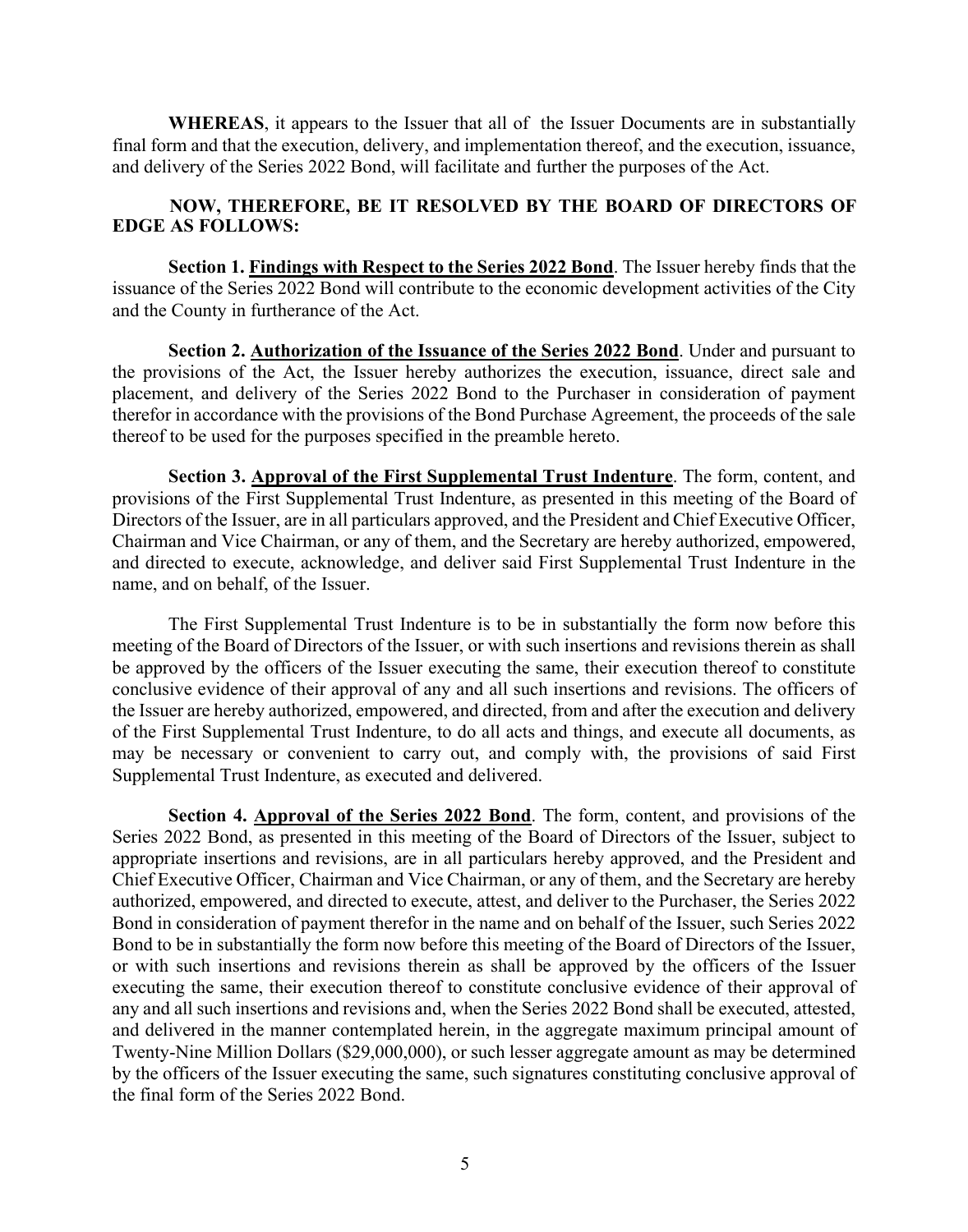**Section 5. Approval of the Bond Purchase Agreement; Sale of Series 2022 Bond**. The form, content, and provisions of the Bond Purchase Agreement, as presented in this meeting of the Board of Directors of the Issuer, are in all particulars approved, and the President and Chief Executive Officer, Chairman and Vice Chairman, or any of them, and the Secretary are hereby authorized, empowered, and directed to execute, acknowledge, and deliver said Bond Purchase Agreement in the name, and on behalf, of the Issuer.

The Bond Purchase Agreement is to be in substantially the form now before this meeting of the Board of Directors of the Issuer, or with such insertions and revisions therein as shall be approved by the officers of the Issuer executing the same, their execution thereof to constitute conclusive evidence of their approval of any and all such insertions and revisions.

The officers of the Issuer are hereby authorized, empowered, and directed, from and after the execution and delivery of the Bond Purchase Agreement to do all acts and things, and execute all documents, as may be necessary or convenient to carry out, and comply with, the provisions of said Bond Purchase Agreement, as executed and delivered.

**Section 6. Approval of Refunding Trust Agreement**. The form of the Refunding Trust Agreement (the **"Refunding Trust Agreement"**) in connection with the issuance and sale of the Series 2022 Bond and refunding of the Series 2011 Bonds as presented in this meeting of the Board of Directors of the Issuer is hereby approved, and the President and Chief Executive Officer, Chairman and Vice Chairman, or any of them, and the Secretary are hereby authorized, empowered, and directed to distribute to purchasers of and investors in the Series 2022 Bond the Refunding Trust Agreement substantially in such form, with such insertions and revisions as shall be approved by the President and Chief Executive Officer of the Issuer, which approval shall be conclusively evidenced by its publication and distribution, as applicable.

**Section 7. Approval of Amended Interlocal Agreement**. The form of the Amended Interlocal Agreement (the **"Amended Interlocal Agreement"**) in connection with the issuance and sale of the Series 2022 Bond and refunding of the Series 2011 Bonds as presented in this meeting of the Board of Directors of the Issuer is hereby approved, and the President and Chief Executive Officer, Chairman and Vice Chairman, or any of them, and the Secretary are hereby authorized, empowered, and directed to execute the Amended Interlocal Agreement substantially in such form, with such insertions and revisions as shall be approved by the President and Chief Executive Officer of the Issuer, which approval shall be conclusively evidenced by its publication and distribution, as applicable.

**Section 8. Miscellaneous Acts**. The officers of the Issuer as set forth herein are hereby authorized, empowered, and directed to do any and all such acts and things, and to execute, acknowledge, deliver, and, if applicable, file or record, or cause to be filed or recorded, in any appropriate public offices, all such documents, instruments, and certifications, in addition to those acts, things, documents, instruments, and certifications hereinbefore authorized and approved, as may, in their discretion, be necessary or desirable to implement or comply with the intent of this Authorizing Resolution, or any of the documents herein authorized and approved, for the authorization, issuance, sale and delivery by the Issuer of the Series 2022 Bond.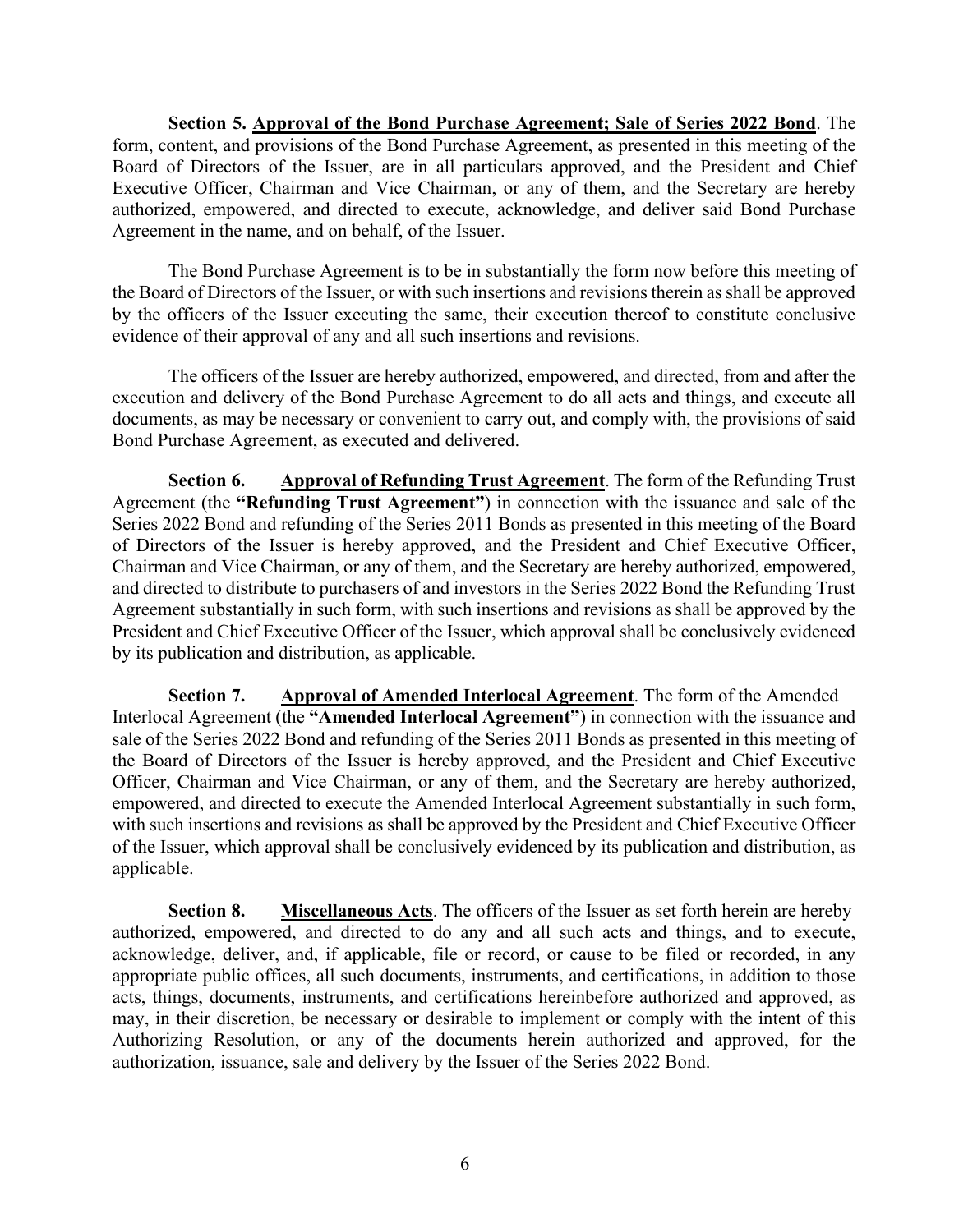**Section 9. Limited Obligation and Liability**. The Series 2022 Bond shall be a limited obligation of the Issuer payable solely from and secured by an assignment and pledge of the Trust Estate granted under the First Supplemental Trust Indenture consisting primarily of (i) all right, title and interest of the Port Commission in and to the Revenues, (ii) all right, title and interest of the Port Commission in and to the Amended Interlocal Agreement, (iii) all profits, income and other sums due and to become due under and pursuant to any of the foregoing, and (iv) all moneys and securities in any one of the funds or accounts established under the Indenture (other than the Rebate Fund). The Issuer has no taxing power.

Under the Amended Interlocal Agreement, the County and the City, pursuant to the provisions of the Act, have covenanted to timely appropriate from legally available non-ad valorem revenues sufficient moneys to pay scheduled debt service on the Series 2022 Bond. Also under the Amended Interlocal Agreement, the County and the City have agreed to pay the costs of administration of the Series 2022 Bond, including fees and expenses of the Trustee and Paying Agent. The obligation of the County and the City to support the payment of debt service on the Series 2022 Bond shall be apportioned on the following basis: 50% from the County, and 50% from the City, and shall not be a joint obligation. The maximum amount of the County's or the City's support obligation, respectively, under the Amended Interlocal Agreement is the debt service on not to exceed \$22,000,000 of the principal amount of the Series 2022 Bond. **The obligation to support the payment of debt service on the Series 2022 Bond is not a general obligation of the County or the City.**

The Series 2022 Bond and the interest thereon do not now and shall never constitute a charge against the general credit or taxing power of the Issuer, the State or any political subdivision thereof including, without limitation, the City and the County, and the Series 2022 Bond and the interest thereon do not now and shall never constitute a debt of the State or any political subdivision thereof, including, without limitation, the City and the County, within the meaning of any constitutional or statutory provision whatsoever. Neither the State nor any political subdivision thereof including, without limitation, the City and the County, shall in any event be liable for the payment of the principal of, premium, if any, or interest on the Series 2022 Bond or for the performance of any pledge, mortgage, obligation or agreement of any kind whatsoever that may be undertaken by the Issuer (except to the extent that the City and County are obligated under the Amended Interlocal Agreement). No breach by the Issuer of any such pledge, mortgage, obligation or agreement shall impose any liability, pecuniary or otherwise, upon the State or any political subdivision thereof including, without limitation, the City and the County, or any charge upon their general credit or taxing power.

No recourse under, or upon, any statement, obligation, covenant, agreement, or certification, contained in any of the foregoing documents, including, without limitation, the Series 2022 Bond and the Indenture, or in any other document or certification whatsoever, or under any judgment obtained against the Issuer or by the enforcement of any assessment or by any legal or equitable proceeding or by virtue of any constitution or statute or otherwise, or under any circumstances, under or independent of the foregoing documents, including, without limitation the Series 2022 Bond and the Indenture; or any other document or certification, whatsoever, shall be had against any incorporator, member, director, or officer, as such, past, present, or future, of the Issuer, either directly or through the Issuer, or otherwise, for the payment for, or to, the Issuer, or any receiver thereof, or from, or to, the owner of the Series 2022 Bond, for any sum that may be due and unpaid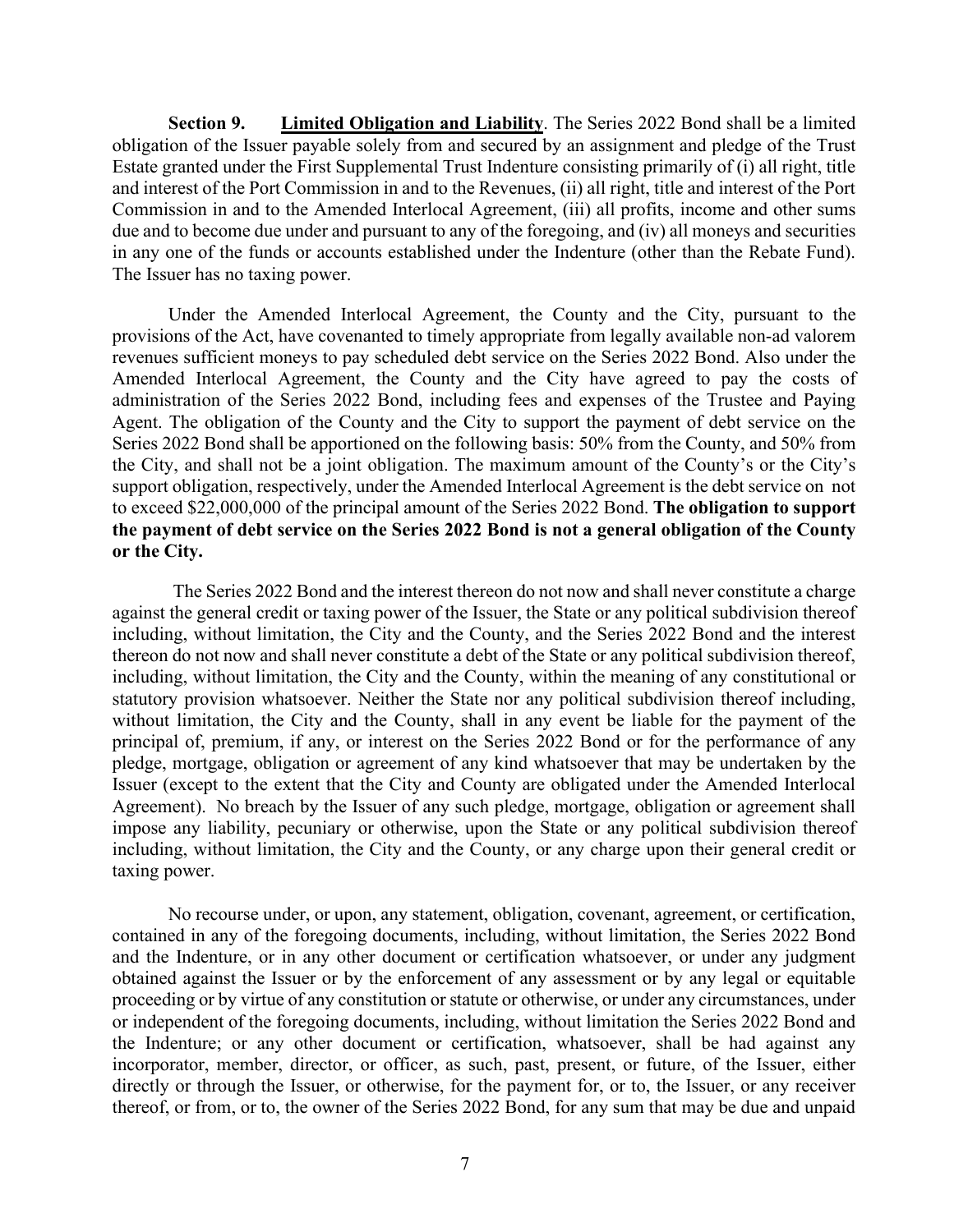by the Issuer upon the Series 2022 Bond or the interest payable thereon. Any and all personal liability of every nature, whether at common law or in equity or by statute or by constitution or otherwise, of any such incorporator, member, director, or officer, as such, to respond by reason of any act or omission on his or her part or otherwise for, directly or indirectly, the payment for, or to, the Issuer or any receiver thereof, or for, or to, the owner of the Series 2022 Bond, of the principal of, or the premium, if any, or interest on, the Series 2022 Bond, shall be deemed to have been waived and released as a condition of, and consideration for, the execution of the aforesaid documents and the issuance of the Series 2022 Bond.

**Section 10.** Compliance with Open Meeting Requirements. It is found and determined that all formal actions of the Issuer concerning and relating to the adoption of this Authorizing Resolution were adopted in an open and regular meeting of the Issuer, and that all deliberations of the Issuer that resulted in those formal actions were in meetings open to the public pursuant to the requirements of Sections 8-44-101 *et seq*. of the Tennessee Code Annotated, as amended, and the Act.

**Section 11. Captions**. The captions or headings in this Authorizing Resolution are for purposes of convenience only and shall in no way define, limit, or describe the scope or intent of any provision hereof.

**Section 12. Partial Invalidity**. If any one or more of the provisions of this Authorizing Resolution shall be held invalid, illegal, or unenforceable in any respect, by final decree of any court of lawful jurisdiction, such invalidity, illegality, or unenforceability shall not affect any other provision hereof, but this Authorizing Resolution shall be construed the same as if such invalid, illegal, or unenforceable provision had never been contained herein, or therein, as the case may be.

**Section 13.** Conflicting Resolutions Repealed. All resolutions or parts thereof in conflict herewith, are, to the extent of such conflict, hereby repealed, and this Authorizing Resolution shall take effect from and after its adoption.

**Section 14.** Effective Date. This Authorizing Resolution shall become effective upon its adoption.

[*Signatures on Following Page*]